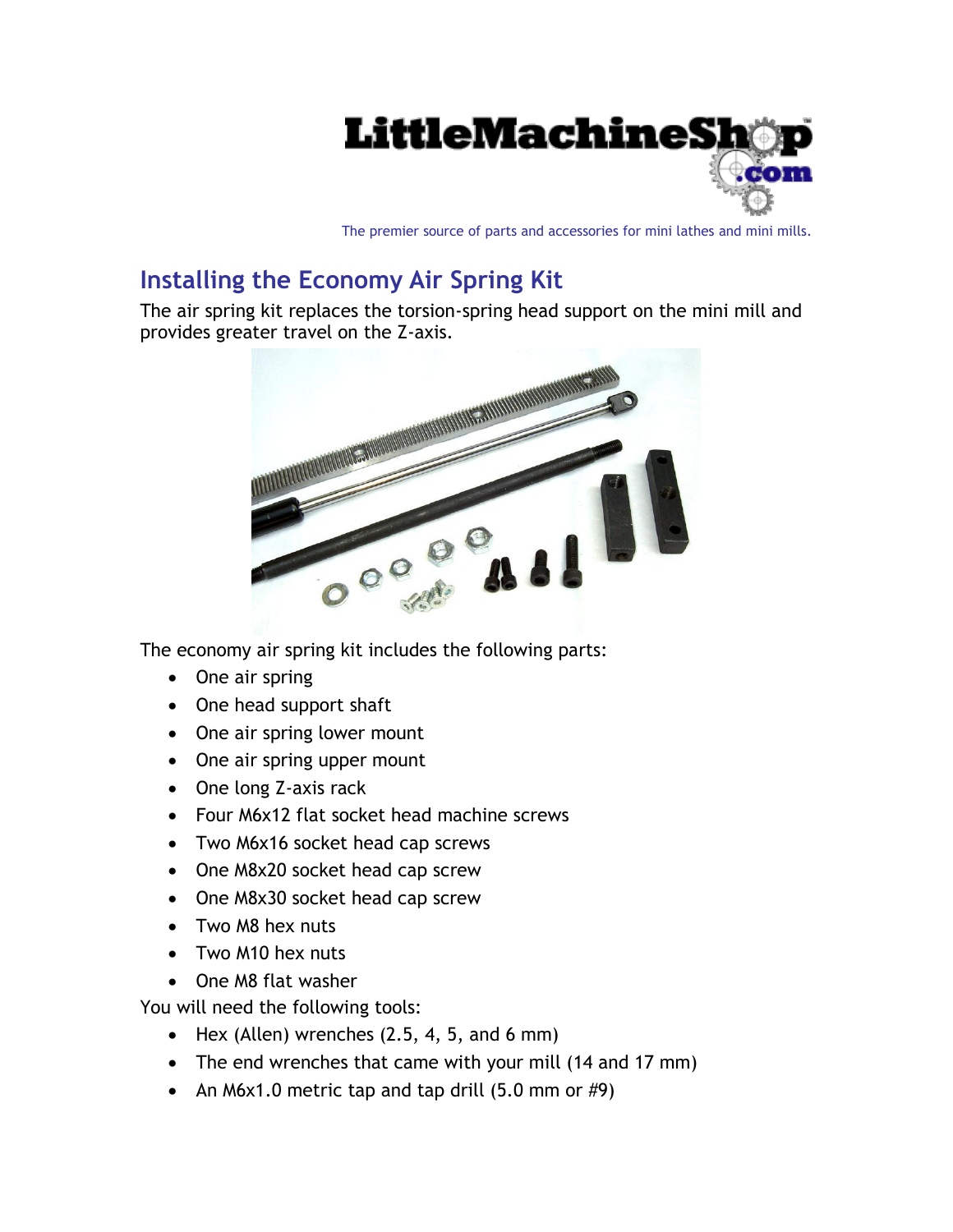- A 9 mm, letter T, or 23/64" drill bit
- An electric hand drill

Expect to spend about one hour on this project.

## *Installation*

Follow these steps to install the kit.

- 1. Remove the cover from the column.
- 2. Drill a hole 15.0" below the top of the column casting, centered in the back of the column. Use a 9 mm, letter T, or 23/64" drill bit.

- 3. Drill and tap two M6 holes into the top of the spindle housing mount casting positioned as shown on the Air Spring Mounting Holes drawing at the end of this document. Use a 5.0 mm or #9 (0.196") drill bit. Use an M6x1.0 tap to thread the holes.
- 4. Drill and tap one M6 hole into the front of the column casting positioned as shown on the Z-Axis Stop Mounting Hole drawing at the end of this document. Use a 5.0 mm or #9 (0.196") drill bit. Use an M6x1.0 tap to thread the hole.





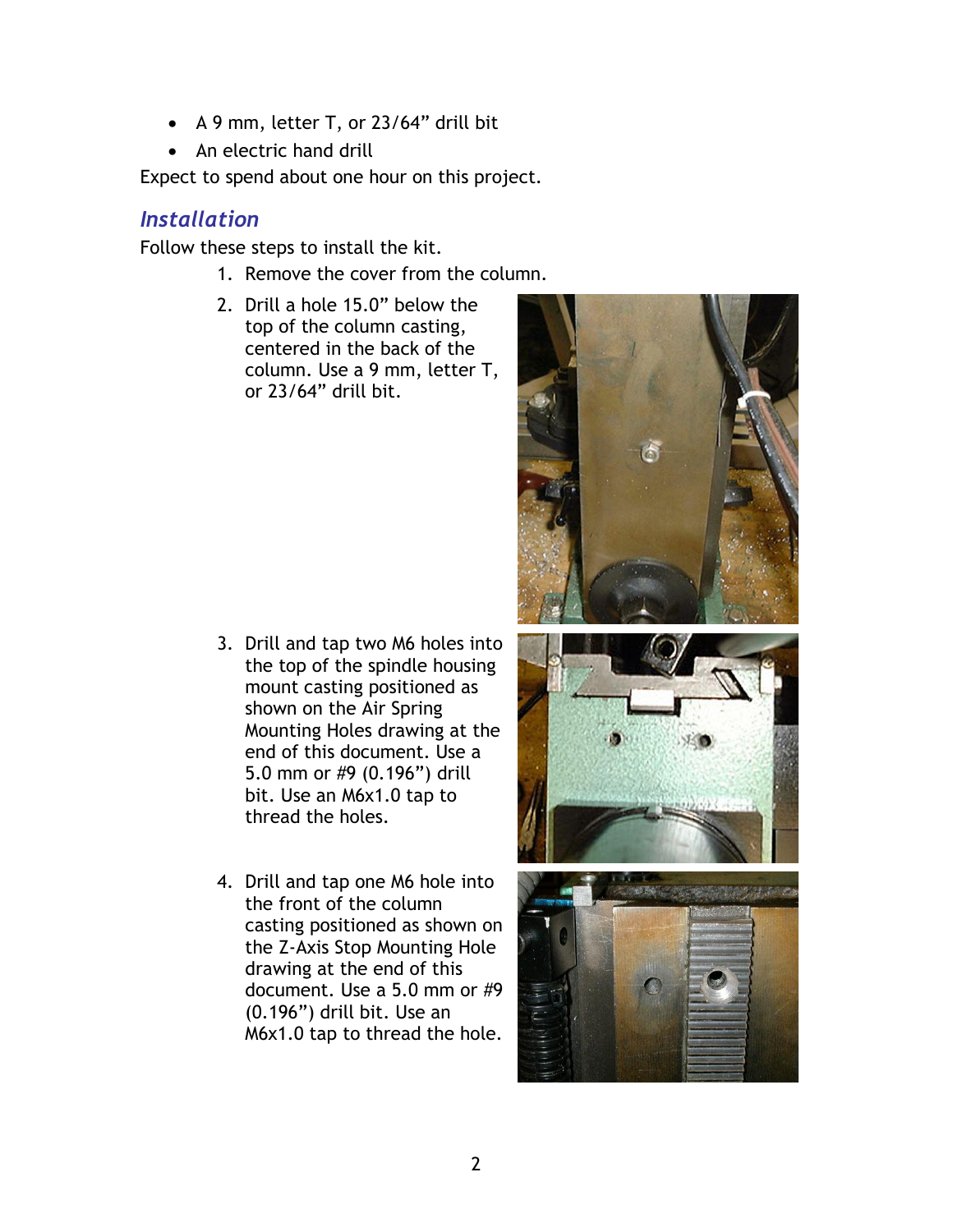5. Assemble the M8x30 socket head cap screw and an M8 hex nut on the rod end of the air spring. Tighten the nut and cap screw securely.



- 6. Put an M10 nut on each end of the head support shaft.
- 7. Put the air spring lower mount on one end of the head support shaft, and the air spring upper mount on the other end.
- 8. Attach the air spring to the upper mount with the M8x20 socket head cap screw.



- 9. Remove the cap screw and plastic bushing that limits the upward travel of the Z-axis.
- 10.Move the head so the top is flush with the top of the column.
- 11.Remove the two flat head screws securing the rack and remove the rack.
- 12.Feed the new long rack into the slot in the column from the top. Use the Z-axis feed to run the rack down into position.
- 13.Install the two bottom M6x12 flat socket head machine screws to secure the rack.
- 14.Move the head to its lowest position and install the two top M6x12 flat socket head machine screws to finish securing the rack.
- 15.Move the head so the top is flush with the top of the column. Lock the head in this position with the locking lever on the right side.
- 16.Put the air spring assembly into the column with the M8x30 socket head cap screw through the hole in the back of the casting. Secure with the M8 nut and washer.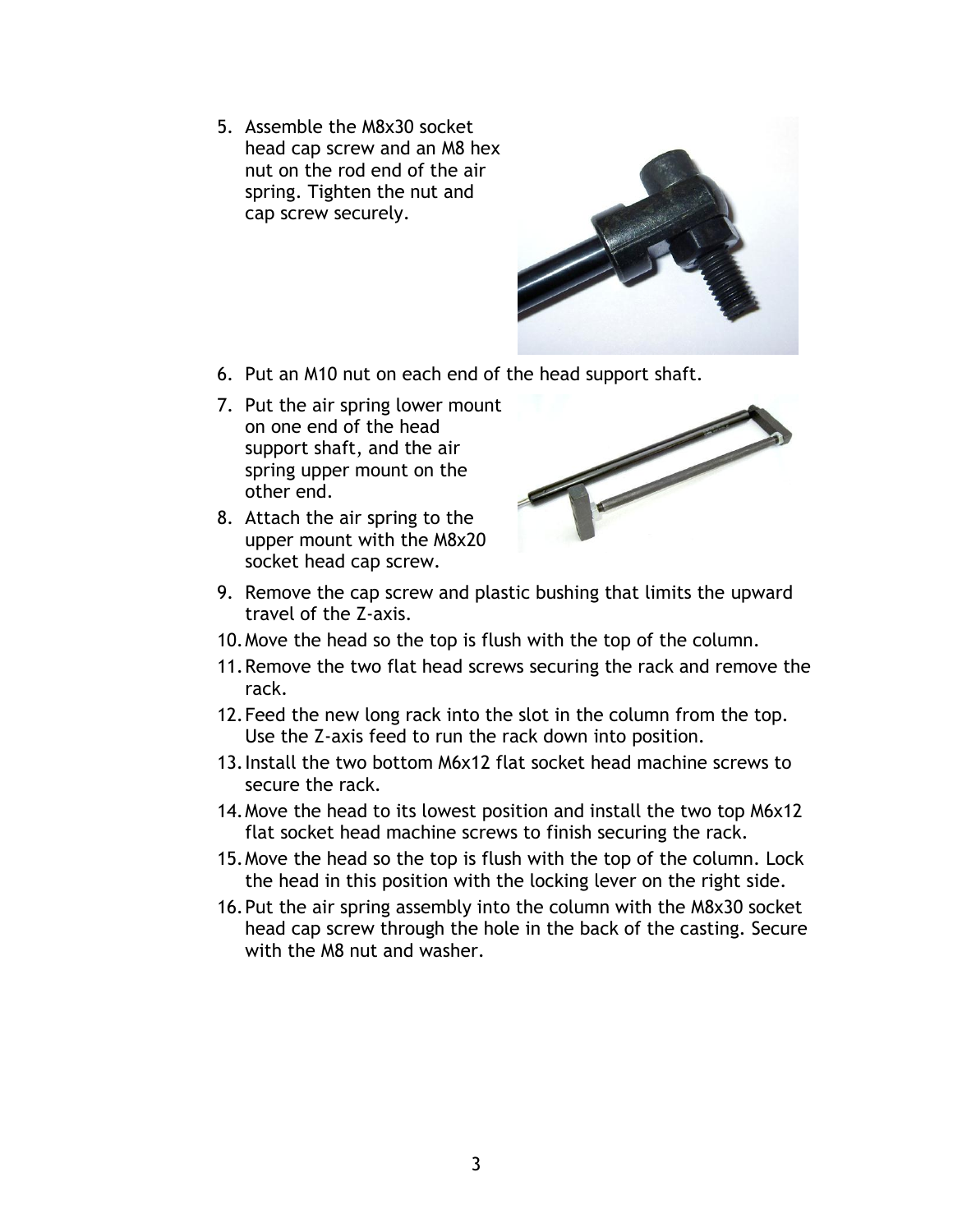17.Attach the air spring mounting block to the top of the spindlehousing mount with two M6x16 socket head cap screws.



- 18.Move the head down and install the cap screw and plastic bushing that limits the upward travel of the Z-axis.
- 19.Move the head to the top position and lock it in place. Remove the torsion spring assembly. Remove the anchor pin at the end of the arm first. You can control the spring by pressing down on the end of the arm. Then disassemble the spring pivot shaft and remove it.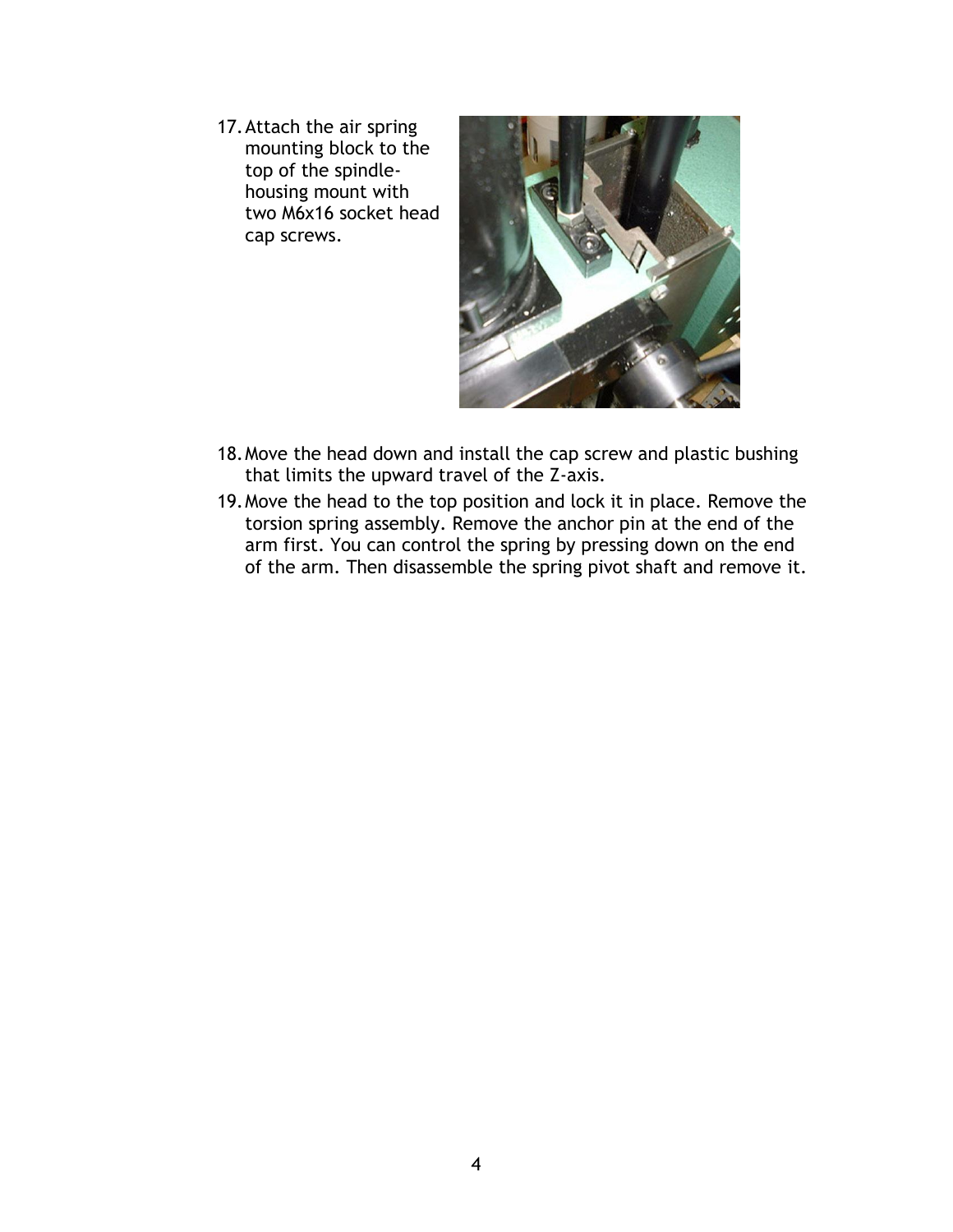